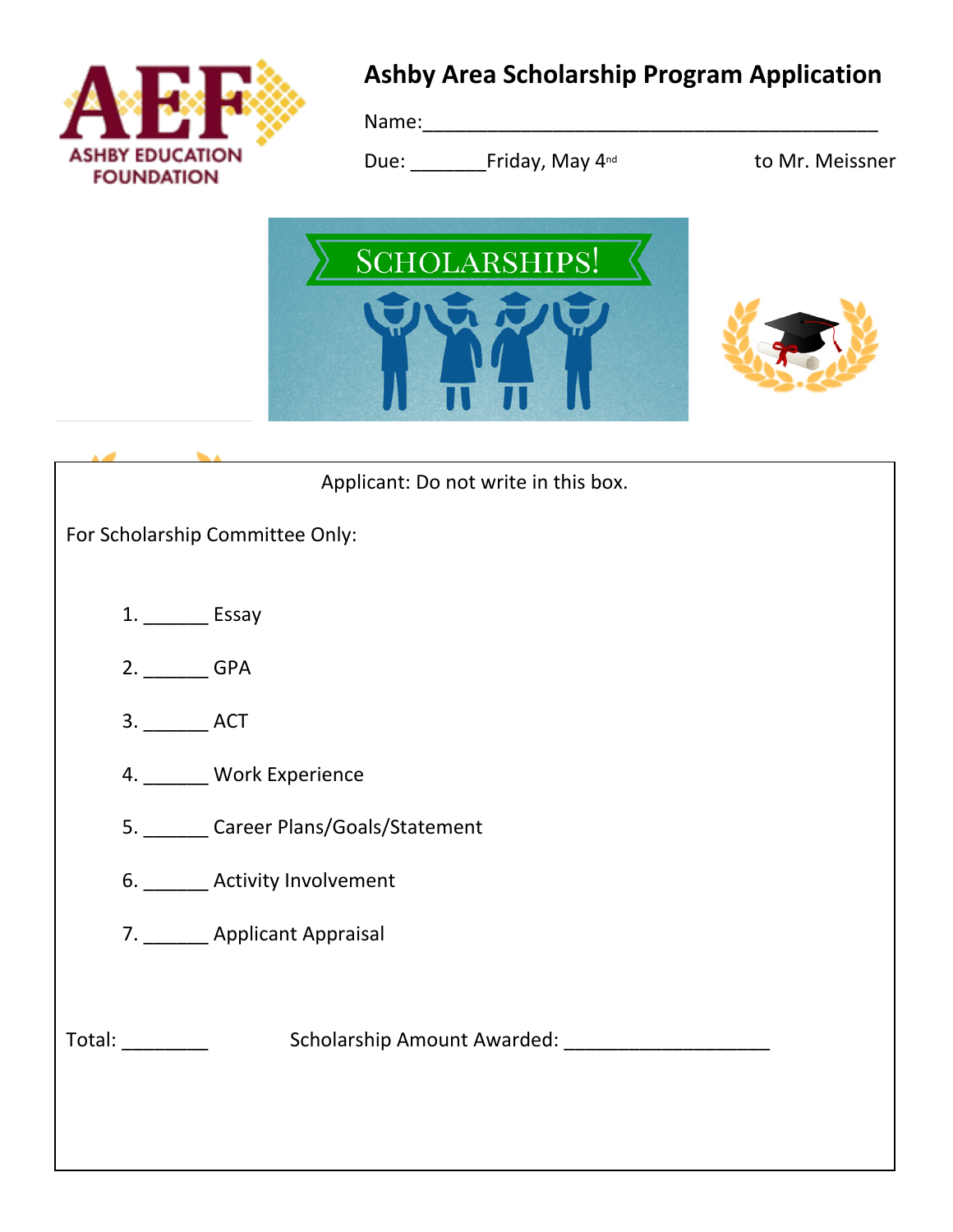### **Applicant Data:**

| Name                                                                 |      |
|----------------------------------------------------------------------|------|
| Date of Birth                                                        |      |
| Address                                                              |      |
| Phone Number                                                         |      |
| Name(s) of Parent(s)/Guardian(s)                                     |      |
|                                                                      |      |
| <b>School Data:</b>                                                  |      |
| <b>High School Attended</b>                                          |      |
| <b>Graduation Date: Month</b>                                        | Year |
| Post-secondary school for which applicant's scholarship is requested |      |
| Major field of study the applicant plans to pursue                   |      |
|                                                                      |      |

### **Personal Data:**

Describe your work experience during the past four (4) years. Indicate dates of employment in each job and approximate number of hours worked each week. In addition, indicate if you worked during the summer, during the school year, or both.

| Position | Date from (mo/yr) | Date to (mo/yr) | Hrs/Week | Summer/School Yr |
|----------|-------------------|-----------------|----------|------------------|
|          |                   |                 |          |                  |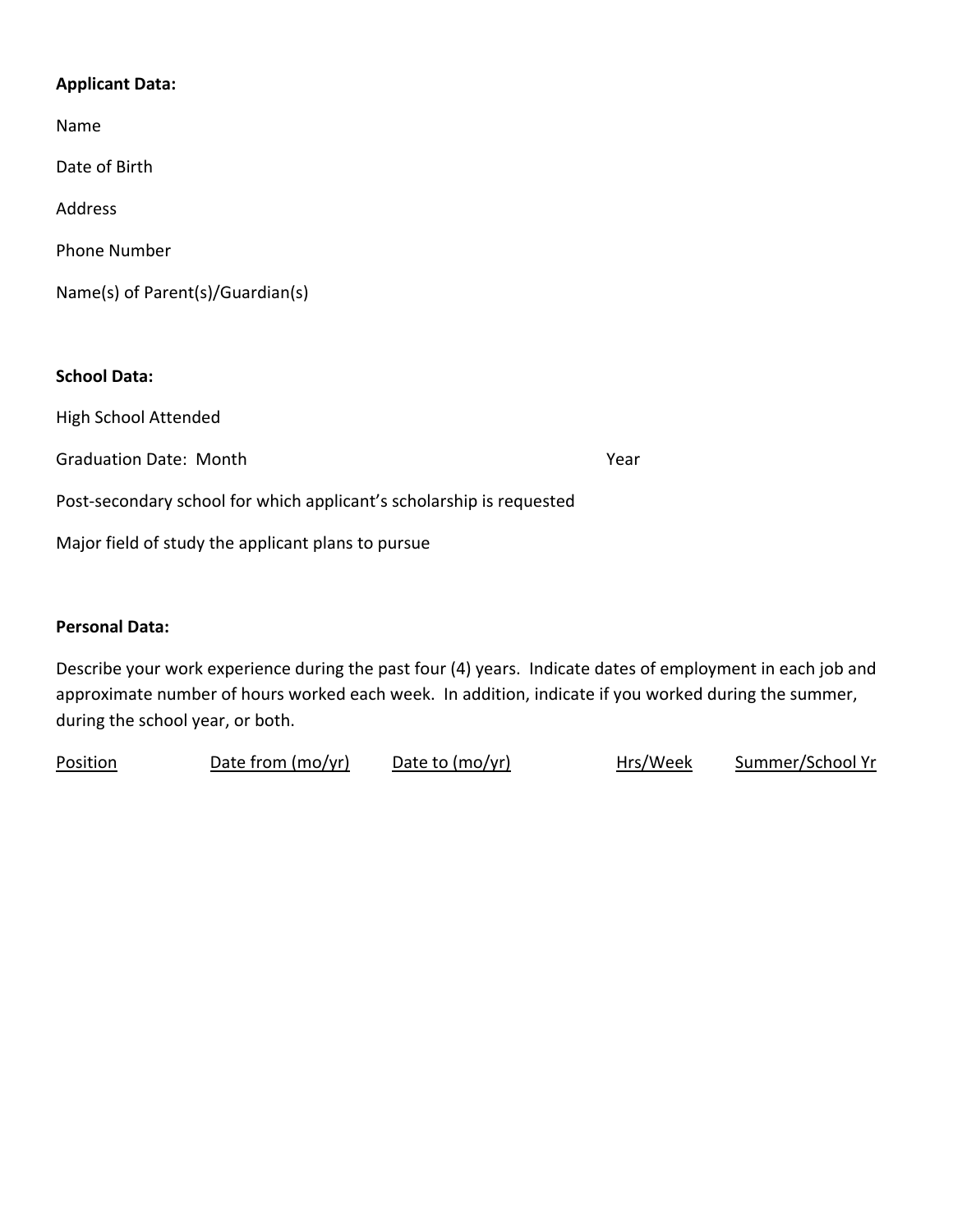List all school activities in which you have participated during the past four (4) years (e.g. student government, music, sports, etc.). List all community activities in which you have participated without pay during the past four (4) years (e.g. volunteer work, church work, etc.). Indicate all special awards and honors. Attach a separate sheet if space provided is inadequate.

Activity **Activity Activity Example 2018** Hof years **Activity Special Awards/Honors** 

Make a statement about your plans as they relate to your educational and career objectives/future goals. Attach a separate sheet if space provided is inadequate.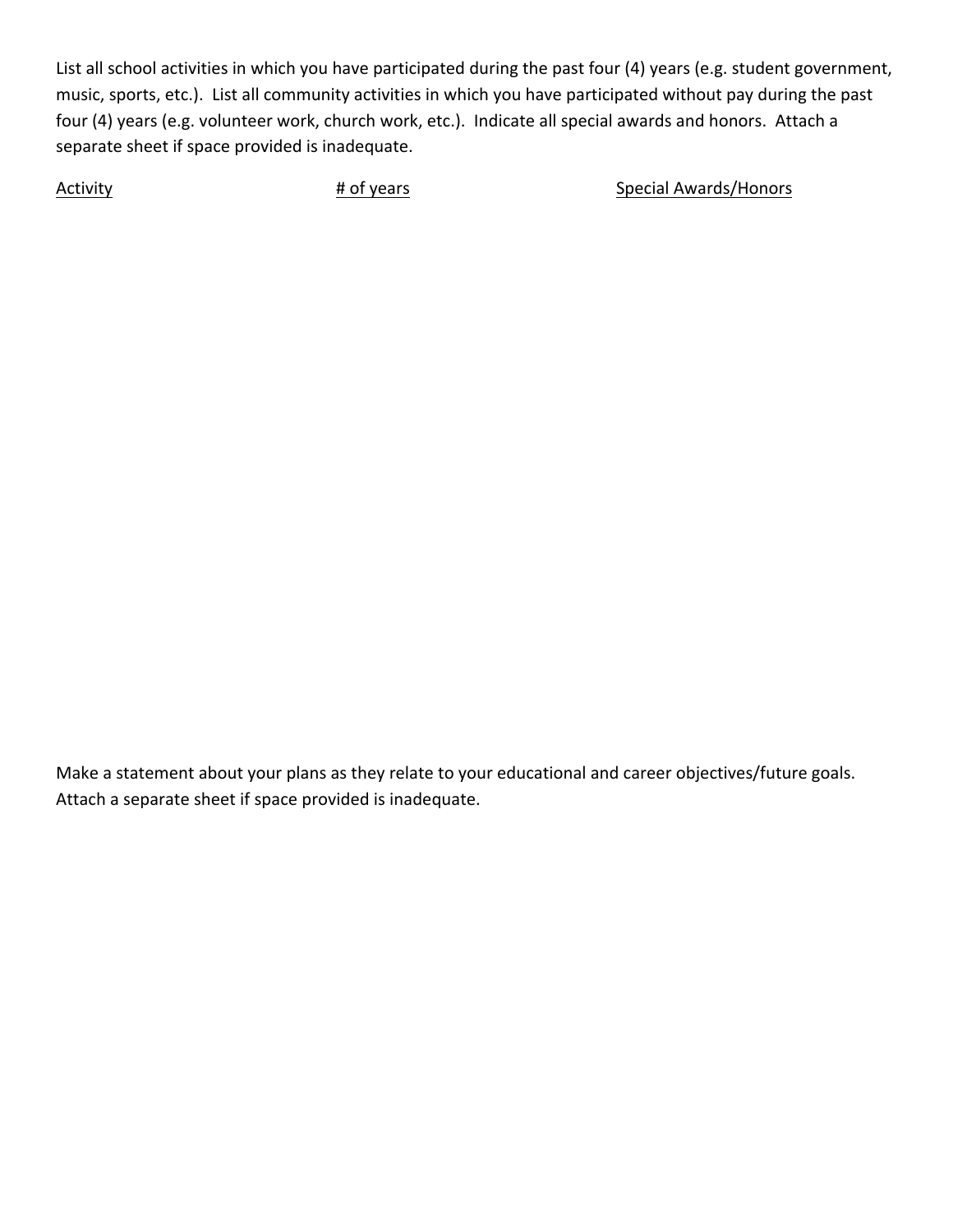**Personal Essay -** Please answer the following question: Describe yourself and how you have you worked in your life to make a positive difference? Submit your response on an additional sheet with this application.

### **STATEMENT OF ACCURACY**

I hereby affirm that all the above stated information provided by me to the Ashby Area Scholarship Committee is true, correct and without forgery. I also consent that my picture may be taken and used for any purpose deemed necessary to promote the Ashby Area Scholarship Program.

I hereby understand that if chosen as a scholarship winner, according to Ashby Education Foundation scholarship policy, I must provide evidence of enrollment/registration/completion at the post-secondary institution of my choice before scholarship funds can be awarded.

| Signature of scholarship applicant: | Date: |
|-------------------------------------|-------|
| Witness:                            | Date: |

# *The deadline for this application to be received is Friday, May 4, 2018, 4:00 p.m. No exceptions!*